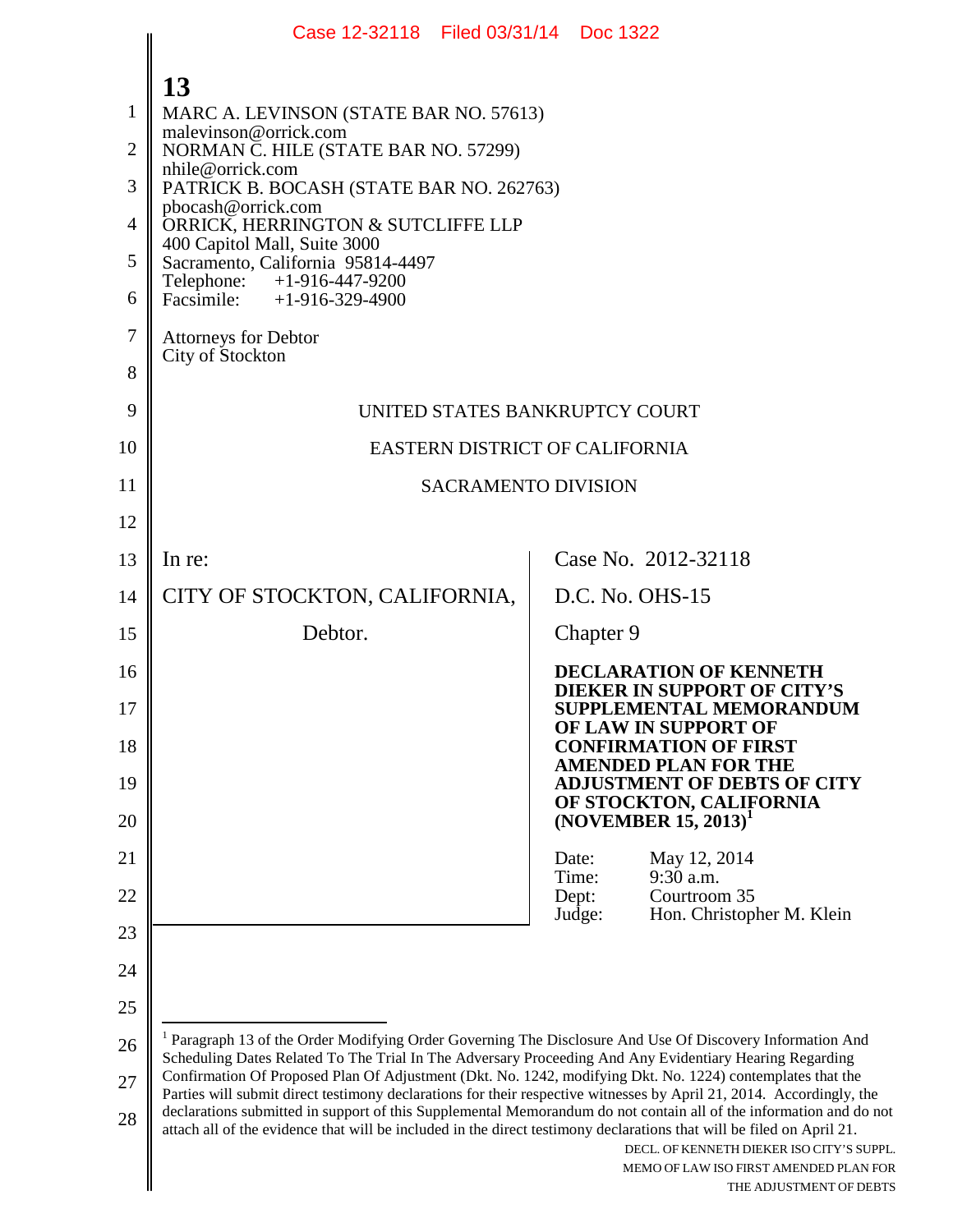| $\mathbf{1}$   | I, Kenneth Dieker, hereby declare:                                                                                                                                                                            |  |
|----------------|---------------------------------------------------------------------------------------------------------------------------------------------------------------------------------------------------------------|--|
| $\overline{2}$ | I am the Principal of Del Rio Advisors, LLC, an independent Municipal Finance<br>1.                                                                                                                           |  |
| 3              | Advisor that I founded in 1991. I make this declaration in support of the City of Stockton,                                                                                                                   |  |
| $\overline{4}$ | California's ("the City" or "Stockton") Supplemental Memorandum Of Law In Support Of                                                                                                                          |  |
| 5              | Confirmation Of First Amended Plan For The Adjustment Of Debts Of City Of Stockton,                                                                                                                           |  |
| 6              | California (November 15, 2013). I advise municipal issuers on their bond issuances, including                                                                                                                 |  |
| $\tau$         | providing analyses of market conditions, bond marketability, interest rates, and bond pricing and                                                                                                             |  |
| 8              | structuring. I have over 27 years of experience in this field. I have served as a financial advisor                                                                                                           |  |
| 9              | to the City continuously since March of 2011 in connection with this case and related matters.                                                                                                                |  |
| 10             | During that period I have also served as the City's Interim Debt Manager. In addition, as a stand-                                                                                                            |  |
| 11             | alone engagement, during 2008 and 2009 I was retained by the City as the financial advisor for                                                                                                                |  |
| 12             | the City on the 2009 Golf Course/Park Bonds. <sup>2</sup>                                                                                                                                                     |  |
| 13             | The Structure Of The 2009 Golf Course/Park Bonds                                                                                                                                                              |  |
| 14             | In its Summary Objection of Franklin High Yield Tax-Free Income Fund and<br>2.                                                                                                                                |  |
| 15             | Franklin California High Yield Municipal Fund to Confirmation of First Amended Plan of                                                                                                                        |  |
| 16             | Adjustment of Debts of City of Stockton, California (November 15, 2013) [Dkt. 1273]                                                                                                                           |  |
| 17             | ("Summary Objection"), Franklin mischaracterizes the 2009 Golf Course/Park Bonds as a "loan"                                                                                                                  |  |
| 18             | from Franklin to the City. This is a misstatement of the actual structure of the 2009 Golf                                                                                                                    |  |
| 19             | Course/Park Bonds.                                                                                                                                                                                            |  |
| 20             | 3.<br>Attached hereto as <b>Exhibit A</b> is a true and correct copy of the indenture for the                                                                                                                 |  |
| 21             | 2009 Golf Course/Park Bonds ("Indenture"); attached hereto as Exhibit B is a true and correct                                                                                                                 |  |
| 22             | copy of Stockton City Council Resolution No. 08-0372; and attached hereto as <b>Exhibit C</b> is a                                                                                                            |  |
| 23             | true and correct copy of Stockton Public Financing Authority Resolution No. 08-04. As reflected                                                                                                               |  |
| 24             | on page 1 of the Indenture, page 2 of the City Council Resolution, and page 2 of the PFA                                                                                                                      |  |
| 25             | Resolution, the Financing Authority—not the City—authorized the issuance of the 2009 Golf                                                                                                                     |  |
| 26             | Course/Park Bonds. It was the Financing Authority that issued the official statement for the 2009                                                                                                             |  |
| 27             |                                                                                                                                                                                                               |  |
| 28             | Capitalized terms used but not defined herein have the meaning ascribed to them in the First Amended Plan for the<br>Adjustment of Debts of City of Stockton, California (November 15, 2013) [Dkt. No. 1204]. |  |

- 2 -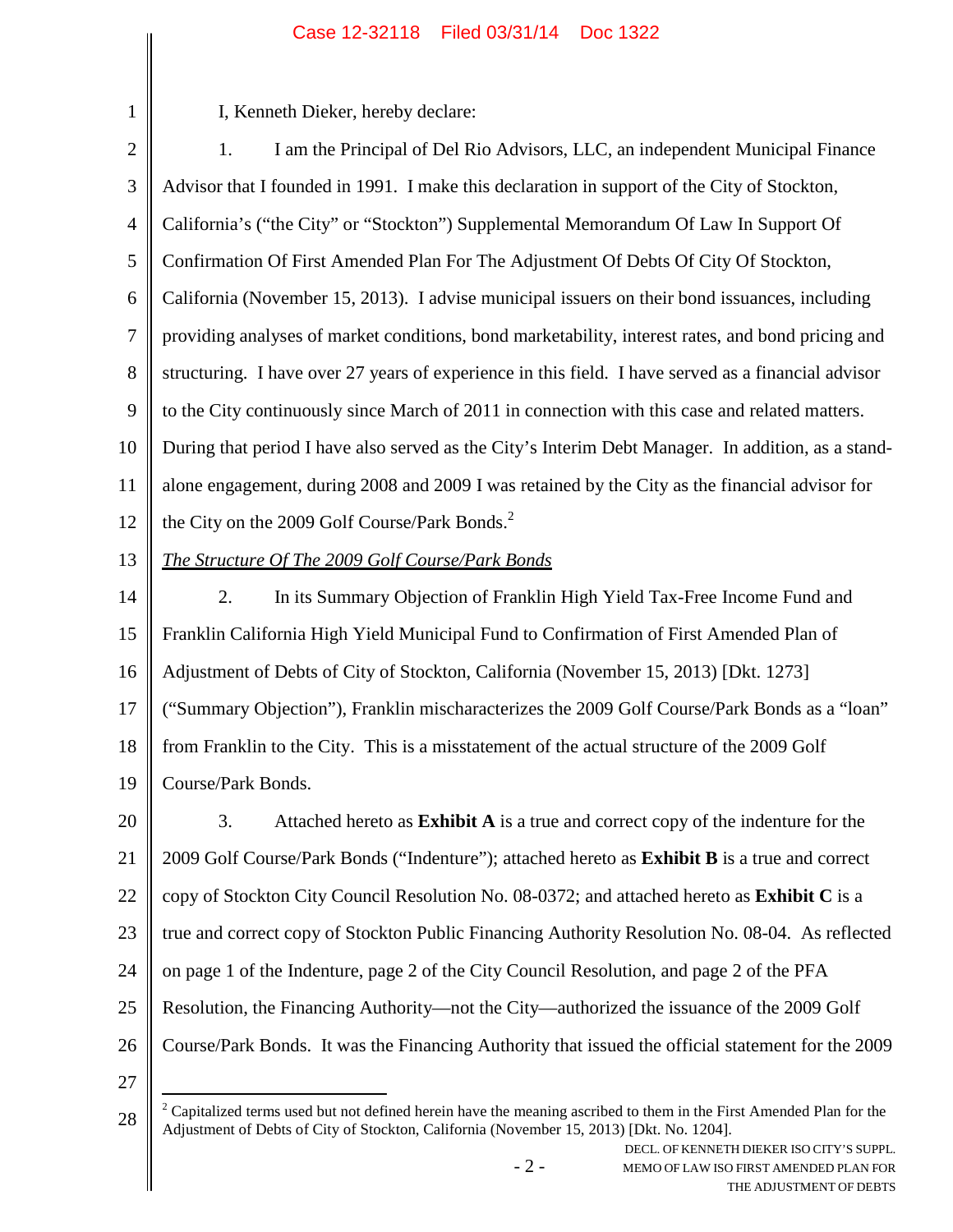- 3 - DECL. OF KENNETH DIEKER ISO CITY'S SUPPL. MEMO OF LAW ISO FIRST AMENDED PLAN FOR 1 2 3 4 5 6 7 8 9 10 11 12 13 14 15 16 17 18 19 20 21 22 23 24 25 26 27 28 Golf Course/Park Bonds ("Official Statement"), a true and correct copy of which is attached hereto as **Exhibit D**, on August 20, 2009. To accomplish the transaction, the City leased nonresidential real property to the Financing Authority, which subleased the property back to the City. Attached hereto as **Exhibits E** and **F** are true and correct copies of the lease to the Financing Authority and the sublease to the City, respectively. The Financing Authority then assigned its right to receive rental payments (along with certain other rights relevant to the enforcement of remedies) under the lease agreement to a trustee. Finally, the Financing Authority issued the 2009 Golf Course/Park Bonds and transferred the proceeds to the City for expenditure on capital improvements. 4. When Franklin purchased the 2009 Golf Course/Park Bonds, it paid the proceeds to the 2009 Bond Trustee. These proceeds were held in trust in a project fund. When the City made a written requisition, monies were withdrawn to fund improvements to various fire station facilities, the expansion and relocation of a police communication center, the acquisition and construction of parks, and street improvements. Exhibit D, pp. 15-16. *Franklin Accepted, And Was Compensated For, The Risk Of The 2009 Golf Course/Park Bonds* 5. Franklin purchased the 2009 Golf Course/Park Bonds in 2009, in the middle of the "Great Recession." In the Official Statement, Franklin was put on notice that the City's economic condition was dire. The Official Statement contained a discussion of Councilmember Dale Fritchen's request in February 2009 that the City Attorney's Office prepare "an informational presentation on municipal bankruptcy," noting how "everyday there's individuals who bump into me and tell me, 'why doesn't the City just go bankrupt.'" Exhibit D, p. 27. As a result, the 2009 Golf Course/Park Bonds reflect this higher risk by providing Franklin with a greater return. 6. A proper understanding of the 2009 Golf Course/Park Bonds requires some historical context. The Financing Authority originally approved the transaction on September 9, 2008. On September 15, 2008, however, Lehman Brothers filed for bankruptcy protection, leaving many investors shaken and many markets in free fall over the ensuing weeks. The Dow Jones Industrial Average dropped from 13,058 in the second quarter of 2008 to a low of 6,547 in the second quarter of 2009. Interest rates spiked as well. This is reflected in the pre-pricing book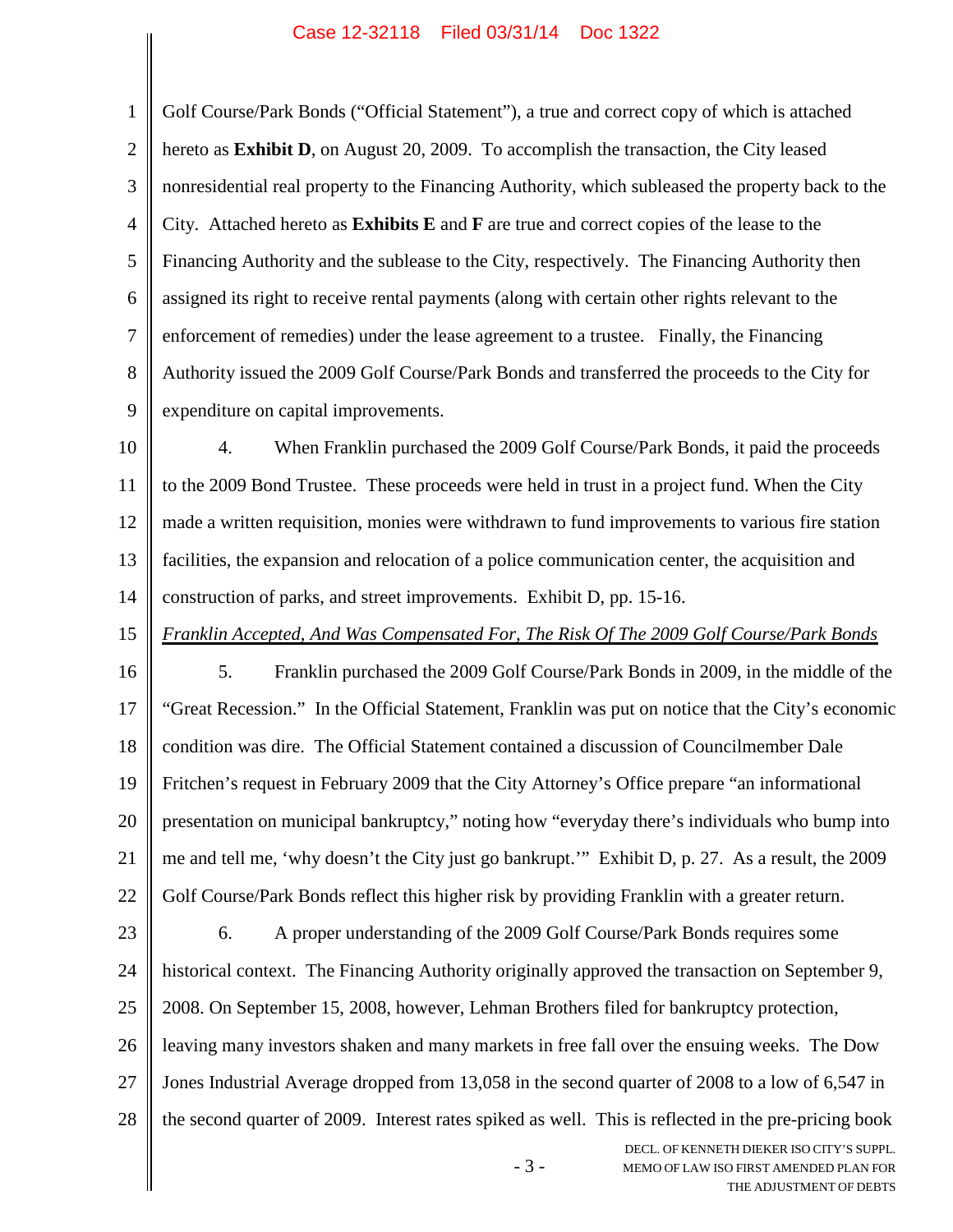1 2 3 4 5 6 7 that I prepared for the August 2009 sale, a true and correct copy of which is attached hereto as **Exhibit G,** which is described in greater detail below. Contained on page one of the pre-pricing book is a table of interest rates and on page two is a chart of the same rates showing the Bond Buyer 20-Bond Index, the Bond Buyer 11-Bond index and the Bond Buyer Revenue Bond index along with both 10-yr and 30-yr U.S. Treasury rates over the previous year. The Bond Buyer indices are published each Thursday and are reflective of a pool of underlying transactions that make up the respective index. As displayed on these two pages, the Bond Buyer Revenue Bond

Index went up from 5.17% on August 28, 2008 to 6.48% on October 16, 2008. *Id.*

8

9 10 11 12 13 14 15 16 7. The bond market in late 2008 through 2009 was understandably unstable. As one illustration of the bond market during this period, I was the Financial Advisor on an AA- Water Revenue Bond transaction for another Northern California city. The financing was to provide approximately \$18 million of new money for projects and be repaid over a 30-year period. The bonds were publicly offered in October 2008, but only a few buyers showed interest. Buyers appeared to be hoarding cash and sitting on the sidelines waiting to see the outcome of the financial crisis. We were ultimately successful in placing the bonds as a private placement with a bank, but had to lower the amount issued to \$9.25 million and shorten the term to 25 years.

17 18 19 20 21 22 23 24 8. The bond market did stabilize somewhat when President George W. Bush signed the Emergency Economic Stabilization Act (sometimes referred to as the Toxic Asset Relief Program ("TARP")) into law on October 3, 2008, which provided up to \$700 billion to be used to purchase troubled assets. However, those same dollars were directly infused into the banking system to provide much needed liquidity. Interest rates remained very choppy through the end of 2008 with the Bond Buyer Revenue Bond Index dropping under 6.00% on November 13, 2008 but climbing again to 6.39% on December 11, 2008. At the beginning of 2009, interest rates began a steady decline reaching 5.67% on February 12, 2009.

25 26 27 28 9. In February of 2009, the City initially attempted to market the 2009 Golf Course/Park Bonds. On February 19, 2009, the 2009 Golf Course/Park Bonds were offered in a public offering, and the City entered into a Bond Purchase Agreement with RBC Capital Markets as the underwriter for the 2009 Golf Course / Park bonds, with closing (delivery of and payment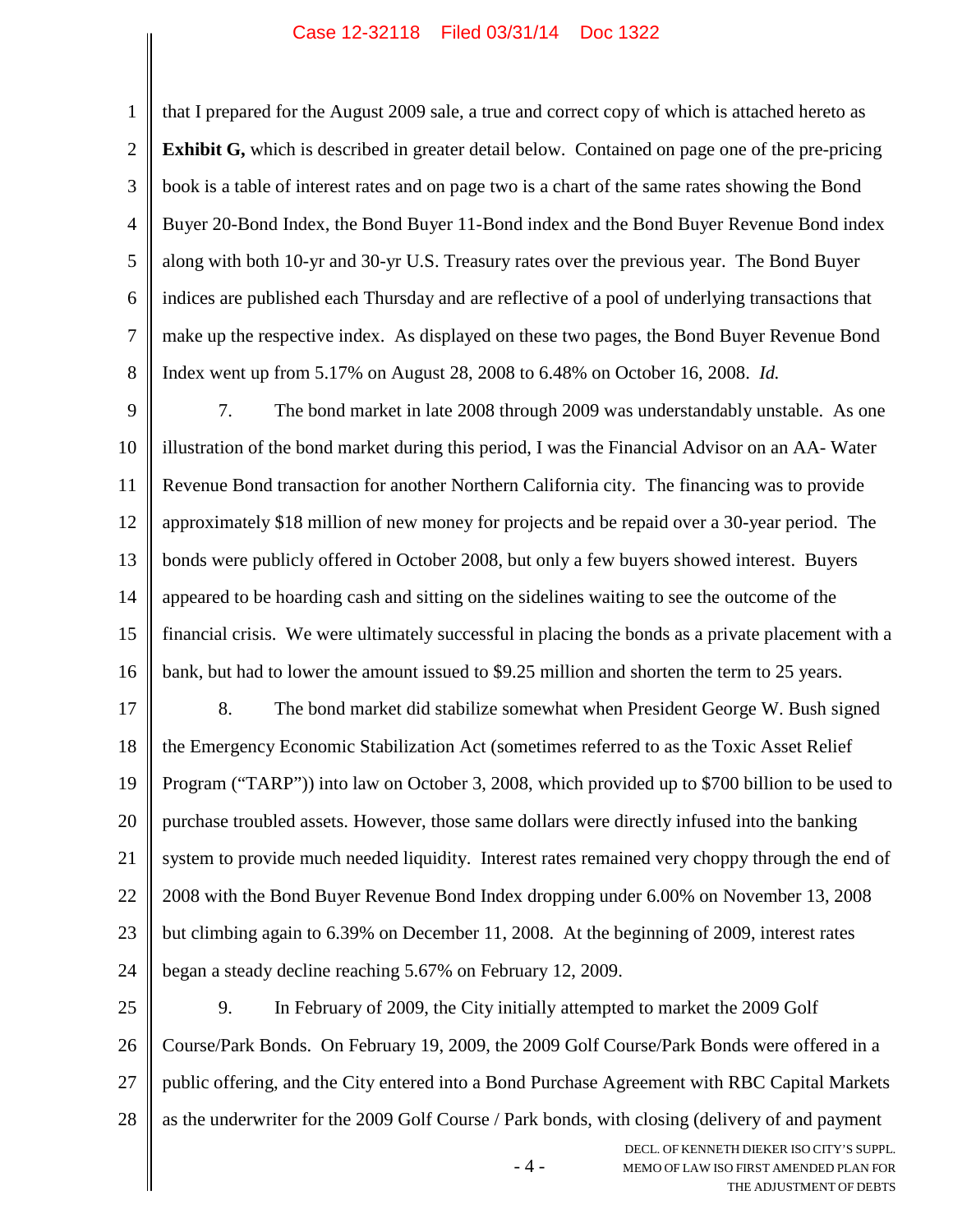1 2 3 4 5 6 7 for the 2009 Golf Course/Park Bonds) scheduled to occur approximately 2 weeks later. That same night, February 19, 2009, Councilmember Dale Fritchen requested information from the City Attorney's office on municipal bankruptcy as described above. The buyers of the 2009 Golf Course/Park Bonds who had placed orders with RBC Capital Markets, upon hearing this information, demanded that the City release them from those orders, and RBC was forced to request that the City cancel the sale pursuant to the Bond Purchase Agreement. The City granted the buyers' request. The deal then sat dormant for a number of months.

8 9 10 11 12 13 10. Later that year, RBC Capital Markets investment banker Bob Williams approached me about reviving the deal. His firm had a potential buyer (Franklin) interested in the 2009 Golf Course/Park bonds. The City was still interested in moving forward and I was involved in the process of updating the official statement and the underlying rating. By that time, Councilmember Fritchen had publicly raised the risk of bankruptcy and developers had begun petitioning the City Council for lower development fees in response to the economic downturn.

14 15 The City was in shaky economic condition, and the interest rates on the 2009 Golf Course/Park Bonds and their two-term bond structure reflect that risk.

16 17 18 19 20 21 22 23 11. Based on my 23 years of experience in this field (as of 2009), I believe that the 2009 Golf Course/Park Bonds, compared to the City's other existing bond issuances and to bond transactions of other issuers being offered at the time, were sold to Franklin at higher yields and with a term bond structure that clearly compensated Franklin for their risky investment. Attached hereto as **Exhibit G** is a true and correct copy of the pre-pricing book that I prepared for the August 2009 sale, which contains general market interest rate historical information and recent municipal market articles, and compares the 2009 Golf Course/Park Bonds with other bond deals from the same time period.

24 25 26 27 28 12. It is part of my normal process when pricing bonds to prepare a pre-pricing book that shows general market interest rates, articles related to the bond market at the time of the sale, and several comparable sales for other transactions being sold around the same time. I use this book to educate the issuer at the time of sale as to the market conditions, allowing the issuer to make an informed decision about the final pricing. As the comparison in Exhibit G demonstrates,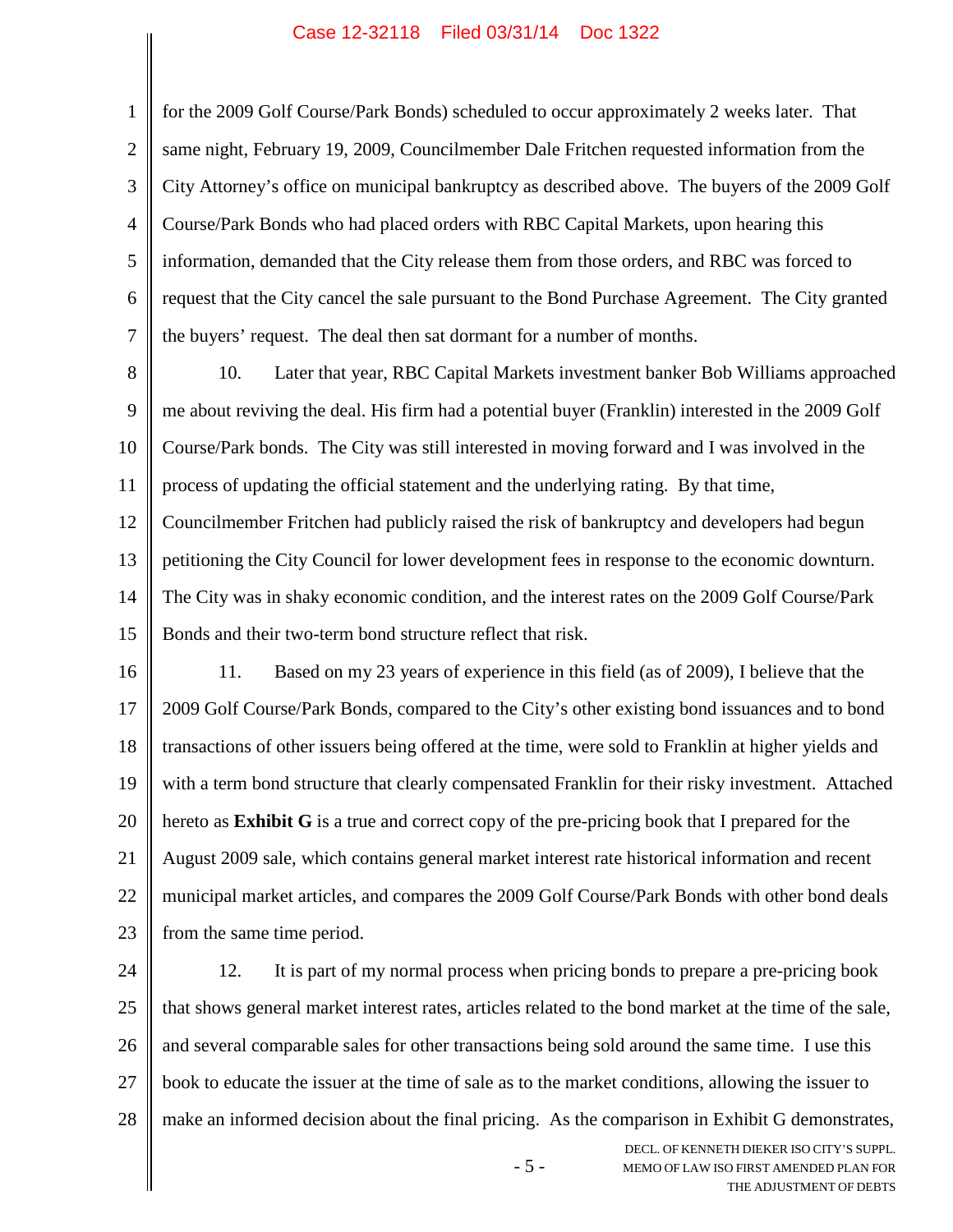1 2 3 4 5 6 7 8 9 10 11 12 13 14 15 Franklin offered to purchase the deal with two term bonds: one with a coupon of 6.75% with a yield to maturity of 7.00% maturing in 2029 with sinking fund payments from 2013 to 2029, and another with a coupon of 7.00% with a yield to maturity of 7.15% maturing in 2038 with sinking fund payments from 2030 to 2038. Term Bonds are typically used to aggregate the principal amount of the offering into larger single maturities with a single interest rate based on the maturity date. Principal is amortized through sinking account payments that pay off portions of the term bond early. In my experience, this structure is preferred by large institutional buyers who want a large single maturity, and are not willing to accept a lower rate for earlier amortization. In contrast, a serial bond structure takes advantage of the yield curve (the fact that interest rates tend to be lower for shorter maturities) by breaking each principal amortization payment into a separate bond with its own maturity. This achieves a lower overall cost for the issuer, but means many smaller pieces of the bonds and a lower return to an institutional buyer who wants to buy a large amount of a transaction. The 2009 Golf Course/Park Bonds had only two large term bonds, and no serial bonds, because they were designed for a single purchaser – Franklin.

16 17 18 19 20 21 22 23 13. When I compare this to the other deals from the same time period, all of them have both a serial and term structure where the serial maturities allow an issuer to take advantage of lower yields at the shorter end of the yield curve only terming bonds for a particular institution or at the long end of the yield curve where the curve flattens. The presentation I prepared uses the AAA Standard and Poor's ("S&P") scale published each day in the Bond Buyer and compares, on a maturity by maturity basis, the spread to the AAA S&P scale from the date of that sale to the spread on the date of the 2009 Golf Course/Park Bonds sale. The tables also compare the actual spreads between deals.

24 25 26 27 28 14. At the time of the issuance of the 2009 Golf Course/Park Bonds, the City was rated A by Standard & Poor's with a Negative Outlook. However, at that time in general, the market considered lease transactions with a general fund promise to pay and underlying leased assets to be stronger than other transactions, such as redevelopment tax increment or land-secured assessment and Mello-Roos transactions, but not as strong as general obligations bonds for school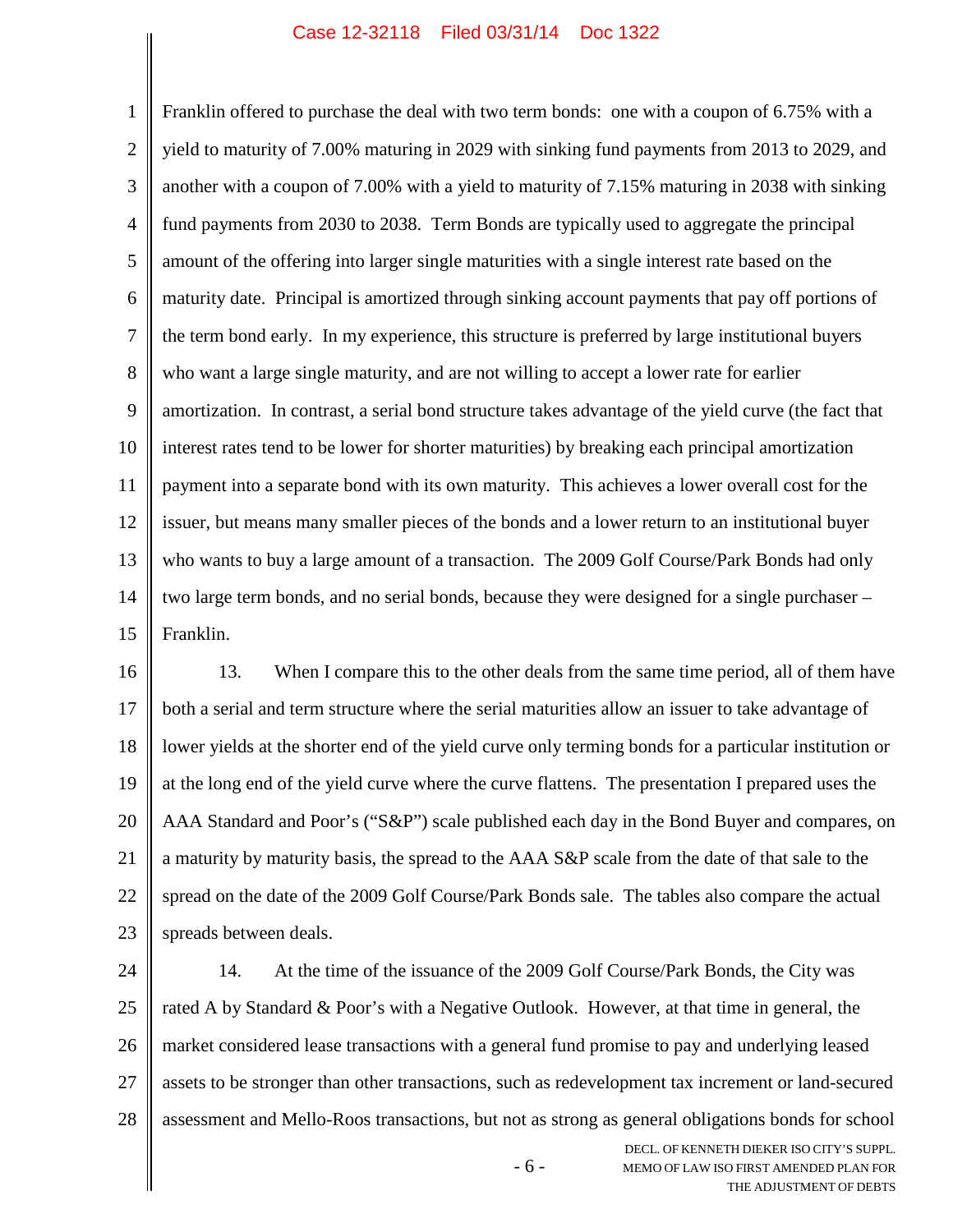1 2 3 districts with the ability to put the full amount of debt service on the property tax role and collect on property owner tax bills or water and sewer bonds backed by the ability to increase user rates and charges.

4 5 6 7 8 9 10 11 12 13 14 15 16 17 15. Comparing the S&P spread allows an issuer to evaluate deals that may be sold at different times. Spreads do widen and narrow from time to time so the closer to the sale date, the less likely the analysis will pick up spread movements. This is not an exact science, and the municipal market is not as efficient as pricing on U.S. Treasuries and stocks. However, as reflected by the Comparable Sales analysis in Exhibit G, the spreads for the BBB-rated (lower rating than the 2009 Golf Course/Park Bonds) San Francisco Redevelopment Financing Authority, Tax Allocation Bonds deal sold on August 20, 2009 ranged anywhere from +217bp in 2013, +187bp in 2029 to +180bp in 2038 over the AAA S&P scale. Exhibit G at 1. Tax allocation bonds were considered weaker credits because the agencies have no taxing authority and are subject to movements in assessed values, compared with the City's General Fund, the source of payment for the 2009 Golf Course/Park Bonds, which can pay from all available resources. Even the S&P A-rated (same rating as the 2009 Golf Course/Park Bonds) Lancaster Redevelopment Agency deal sold on August 17, 2009 ranged from +225bp in 2013, +196bp in 2029 to +207bp in 2038.

18 19 20 21 22 23 24 25 26 27 28 16. One can make the same comparison for each of the deals on the four comparable sales pages. The City of Oakland, General Obligation Bonds from July 22, 2009 show the narrowest spreads, ranging from +83bp in 2013, +92bp in 2029 to +105.2bp in 2038. In contrast, the 2009 Golf Course/Park Bonds range from +531bp in 2013, +243bp in 2029 to +221bp in 2038 for an average non-weighted spread of  $+308.5$ bp as compared to the  $+197.1$ bp for the San Francisco issue, +216bp for Lancaster, and +101.1bp for Oakland. Moreover, Franklin offered to buy these as two term bonds with sinking fund payments at 6.75% and 7.00% respectively, meaning that the City pays that interest rate for the entire term of the bond, compared to transactions where a serial and term structure is used to reduce the cost to the issuer. The bottom line is that Franklin obtained a beneficial spread to other comparable issues of between 92.5 bp (.925%) and 207.4 bp (2.074%) for the 2009 Golf Course/Park Bonds.

- 7 -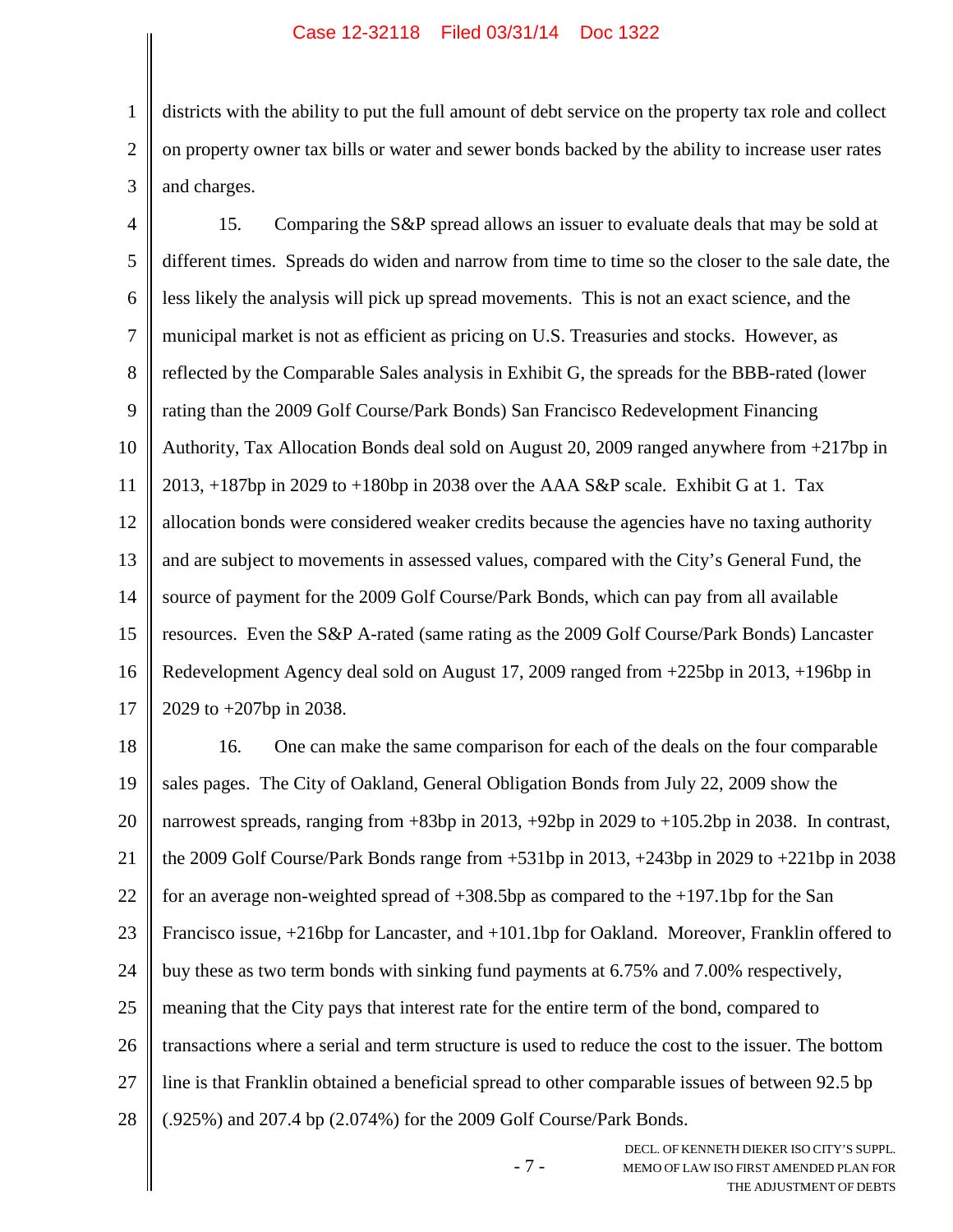|                | Case IZ-32118 – Filed 03/31/14 – DOC 1322                                                                               |  |
|----------------|-------------------------------------------------------------------------------------------------------------------------|--|
| $\mathbf{1}$   | In light of this analysis, I believe Franklin saw an investment opportunity where<br>17.                                |  |
| $\overline{2}$ | other buyers were wary, and that in exchange, Franklin could obtain higher yields than other                            |  |
| 3              | comparable issues pricing around the same time.                                                                         |  |
| $\overline{4}$ | City Gained Valuable Concessions In Its Settlements With Ambac, Assured, And NPFG                                       |  |
| 5              | During mid to late 2013, as the City's financial advisor, I participated in many of<br>18.                              |  |
| 6              | the City's negotiations with Ambac, Assured, Franklin, and NPFG. After devoting thousands of                            |  |
| 7              | hours to negotiations with these creditors, the City has reached agreements with three of them:                         |  |
| 8              | Ambac, Assured, and NPFG. I am familiar with the terms of these three agreements.                                       |  |
| 9              | On pp. 46-47 of its Summary Objection, Franklin presents a chart that purports to<br>19.                                |  |
| 10             | show the distributions that the City will make to Ambac, Assured, and NPFG. This chart is                               |  |
| 11             | seriously misleading, and does not accurately characterize the settlements that the City reached                        |  |
| 12             | with these creditors.                                                                                                   |  |
| 13             | The first major flaw in Franklin's characterization of the settlement distributions to<br>20.                           |  |
| 14             | Ambac, Assured, and NPFG is that Franklin fails to take into account the valuable concessions                           |  |
| 15             | that each settlement gave the City. The most valuable concession was the reduction of the                               |  |
| 16             | potential exposure for the General Fund to provide any subsidy to make future debt service                              |  |
| 17             | payments on the restructured transactions. Because of the importance of the General Fund to the                         |  |
| 18             | City's financial health, limiting its long-term exposure is essential to the City's continuing                          |  |
| 19             | viability.                                                                                                              |  |
| 20             | 21.<br>Second, Franklin's chart fails to mention the collateral implicated by each deal.                                |  |
| 21             | Ambac, Assured, and NPFG each control collateral that is significantly more valuable to the                             |  |
| 22             | City's ongoing health than the leased properties underlying the 2009 Golf Course/Park Bonds.                            |  |
| 23             | The properties underlying the debt insured by each of these creditors serve important municipal                         |  |
| 24             | functions, and the City, in the exercise of its business judgment, has determined that they cannot                      |  |
| 25             | be sacrificed.                                                                                                          |  |
| 26             | 22.<br>Finally, Franklin's chart is simply wrong on some of the numbers for the                                         |  |
| 27             | settlements with Ambac, Assured, and NPFG:                                                                              |  |
| 28             |                                                                                                                         |  |
|                | DECL. OF KENNETH DIEKER ISO CITY'S SUPPL.<br>$-8-$<br>MEMO OF LAW ISO FIRST AMENDED PLAN FOR<br>THE ADJUSTMENT OF DEBTS |  |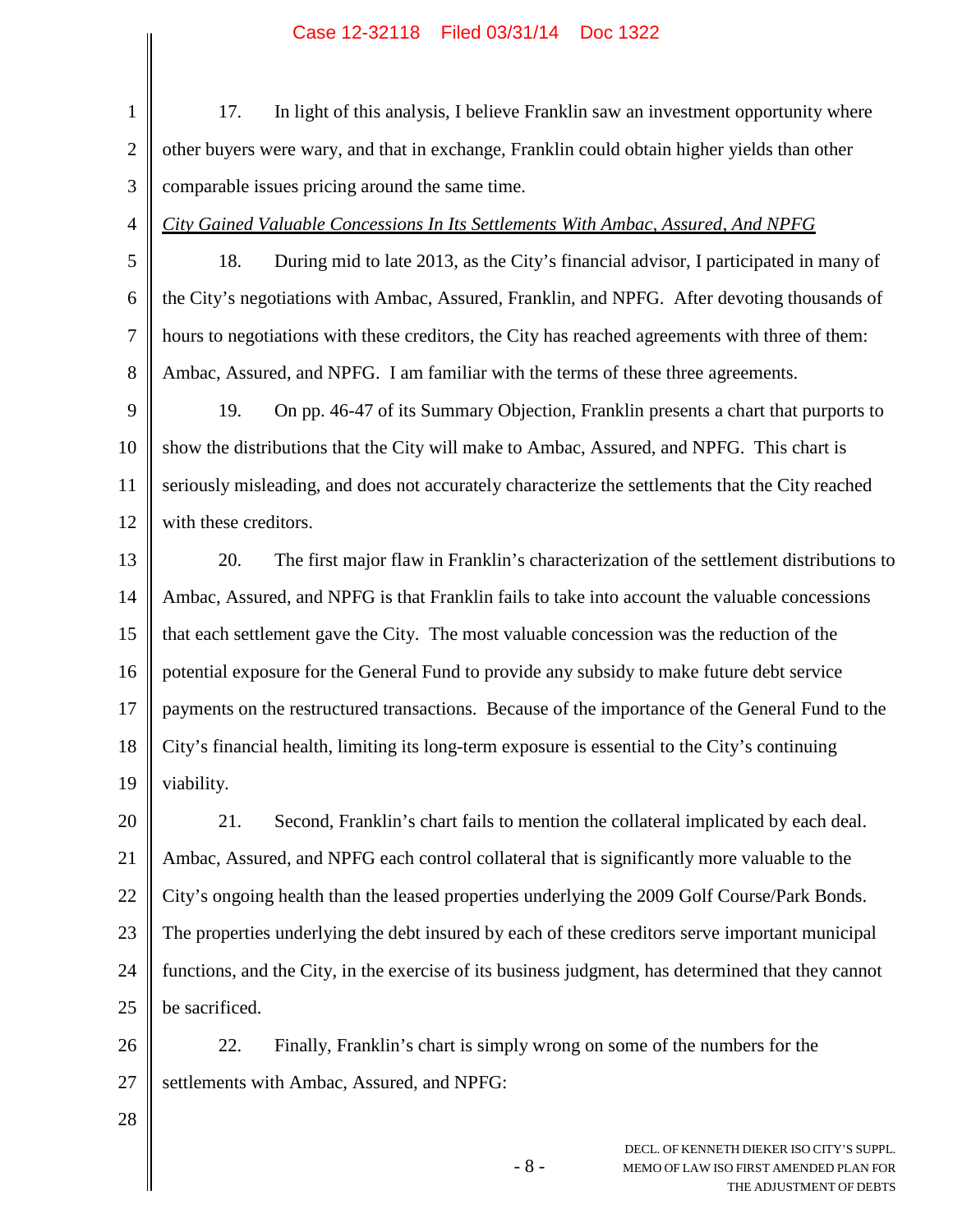*Ambac Settlement*. The Ambac Bonds, aka the Certificates of Participation, Series 2003 A&B (Housing Projects) ("2003 COPS"), are insured by Ambac. The 2003 COPs were sold as a General Fund lease transaction with the leased premises as the Main Police Facility, Fire Stations 1, 5 and 14 and the Maya Angelou Library. These are essential City assets that provide, at least in the case of the Main Police Facility and the three fire stations, a critical health and safety function for the City. In addition to the lease payments by the City, the 2003 COPs are payable under a Reimbursement Agreement from 20% housing set-aside tax increment which encompasses all of the City's project areas. The 2003 COPs are also subordinate to tax allocation housing bonds sold by the redevelopment agency in 2006. The City negotiated with Ambac to structure a deal that capped the amount of General Fund subsidy required in any given year to 80.50% of annual debt service. First, to the extent needed, the reserve fund for the bonds will be used to pay any shortfall of debt service until exhausted. If a shortfall remains, the General Fund will subsidize payments up to 80.50% of annual debt service. If the City reaches the 80.50% cap, Ambac will make any remaining payments until bondholders are paid in full. If and when tax increment grows in excess of annual debt service, the Ambac payments will be on the Recognized Obligation Payments Schedule ("ROPS"), a schedule delineating the enforceable obligations of Stockton's former Redevelopment Agency, to be repaid from tax increment. Once the Ambac payments are repaid in full, any draws on the reserve fund will also be on the ROPS to be repaid from tax increment. Since the structured transaction revolves around changes in assessed values within all the project areas and the ultimate receipt of tax increment from those project areas, it is impossible to predict the present value impairment to Ambac. If economic growth in the City returns, it is likely this obligation will be paid in full. However, the timing of those repayments could be delayed depending on how much tax increment is available each year and how much the Ambac payments accrue interest before they are repaid.

27

/ / /

28

1

2

3

4

5

6

7

8

9

10

11

12

13

14

15

16

17

18

19

20

21

22

23

24

25

26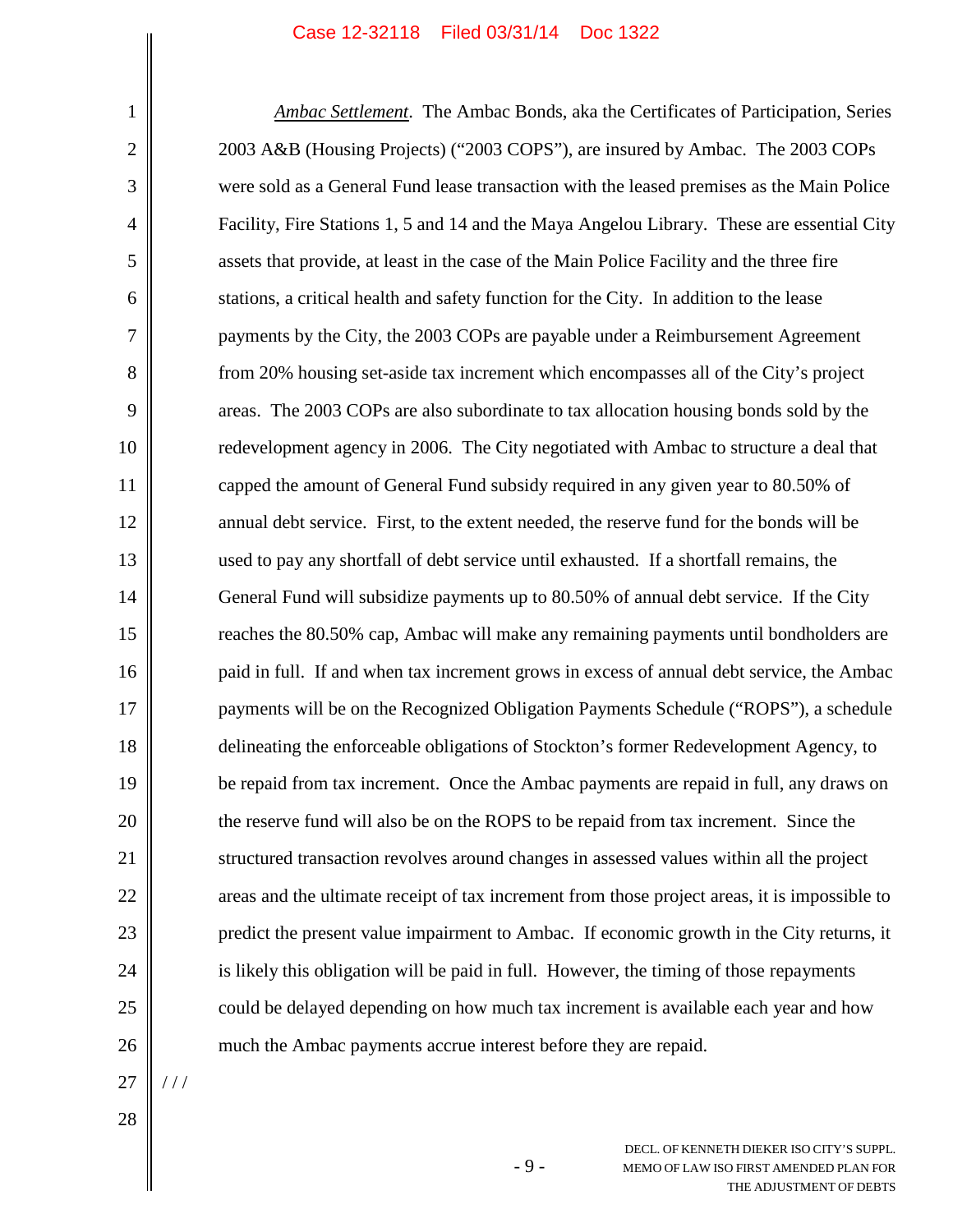*NPFG SEB Settlement*. The NPFG SEB Bonds, aka the 2006 Lease Revenue Refunding Bonds, Series A, were sold as a standard General Fund lease transaction with the Stewart/Eberhart Building and the adjacent parking garage as the leased premises. Also known as the Essential Services Building, the Stewart/Eberhart Building houses many essential city departments including Public Works. Because of the essential status of the leased premises, the City assumed this lease, has made all payments in full and on time and the bonds remain unimpaired.

8 9 10 11 12 13 14 15 16 17 18 19 20 21 22 23 24 25 26 27 *NPFG Arena Settlement*. The NPFG Arena Bonds, aka the Redevelopment Agency of the City of Stockton, Revenue Bonds, Series 2004, were sold as a General Fund lease transaction pursuant to which the City makes leases payments to the Redevelopment Agency (now the Successor Agency to the Redevelopment Agency) for the right to the use and occupancy of the Stockton Events Center and Arena. In addition, there is a pledge of tax increment from the West End Project Area where Pledge Payments are made to the City under a Pledge Agreement and those monies are used to pay debt service each year. If there is a shortfall, the General Fund provides a backstop to subsidize any required payment not otherwise satisfied. The City and NPFG negotiated knowing that the Pledge Payments will be paid regardless of the General Fund payments. Currently tax increment from the West End project area is not sufficient to fully repay the bonds each year. The City and NPFG agreed to a reduced schedule of payments and took this agreement to the California Department of Finance for approval under AB x1 26 and AB 1484 provisions. The General Fund remains as the backstop, but on a schedule that further reduces the need for future General Fund subsidies. The City was faced with a possible shuttering of the facility and the possible collateral economic damage to the downtown while the local taxpayers would still be paying for the obligation in full from property tax payments paid via tax increment. The actual repayment of this obligation, much like on the 2003 COPs, is dependent upon future assessed values and the flow of tax increment.

1

2

3

4

5

6

7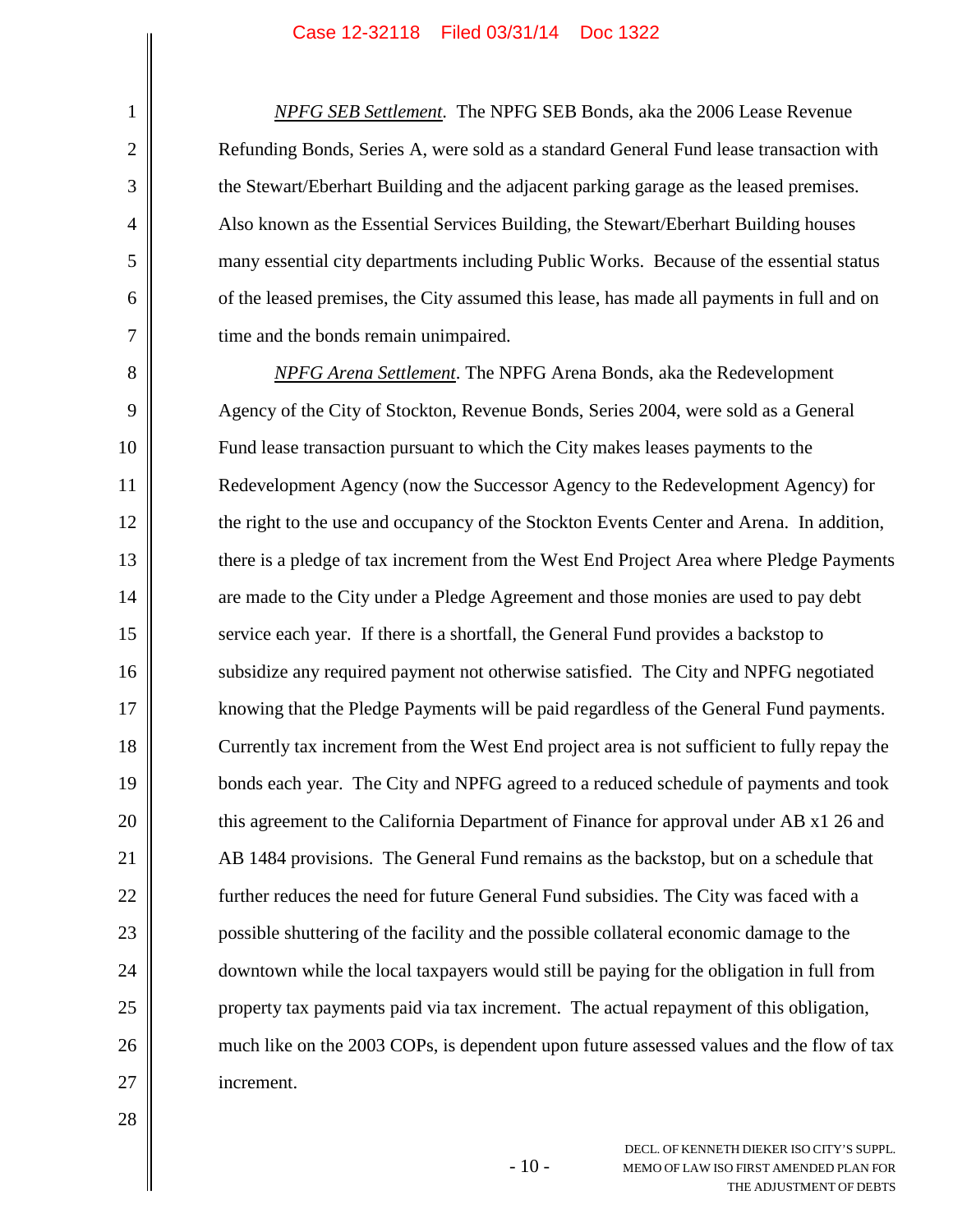1

2

3

4

5

6

7

8

9

25

26

27

28

*NPFG Parking Settlement*. NPFG Parking Bonds aka Lease Revenue Bonds, Series 2004 (Parking and Capital Projects). These bonds were sold as a standard lease transaction with three parking garages (Arena, Ed Coy and Market Street) serving as the leased premises. The City and NPFG agreed to form a new Parking Authority, the City agreed to move all of the City's parking assets into the new Parking Authority, and NPFG agreed to a reduced payment schedule in exchange for a gross revenue pledge from the new Parking Authority revenues. The leased assets remain the same, and the City anticipates that the parking revenues—as opposed to the General Fund—will pay the debt service on the restructured obligation.

10 11 12 13 14 15 16 17 18 19 20 21 22 23 24 *Assured Guaranty Settlement*. The Assured Guaranty Settlement affects both the Pension Obligation Bonds, aka 2007 Taxable Pension Obligation Bonds, Series A and Series B (the "POBs"), and the Assured Office Bonds, aka the Variable Rate Demand Lease Revenue Bonds, 2007 Series A and Taxable 2007 Series B (Building Acquisition Financing Project) (the "VRDOs"). Assured Guaranty has asserted that the POBs have special status because they represent the same underlying liability as the City's other pension funding obligations (which are being assumed under the Plan) and are thus obligations imposed by law (which City confirmed at the time of issuance of the POBs through a validation action under California Code of Civil Procedure section 860 et seq.). The Assured Guaranty Settlement shifts the proposed "Ask" payments originally slated for the Assured Office Bonds to the POBs along with \$250,000 of additional payments each year starting in 2023. The City also agreed to pay the portion of debt service payable on the POBs from restricted funds to the POBs. These restricted fund payments would otherwise go to pay pension benefits or to repay the POBs; these restricted funds are not part of the General Fund.

At the time of the "Ask", the restricted fund payments were estimated at 17.38%, consisting primarily of water/sewer, gas tax, and Measure W funds. The ratio of City employees compensated solely or partially from the General Fund and those compensated from Restricted Funds varies from year to year, depending on, among other things, the

- 11 -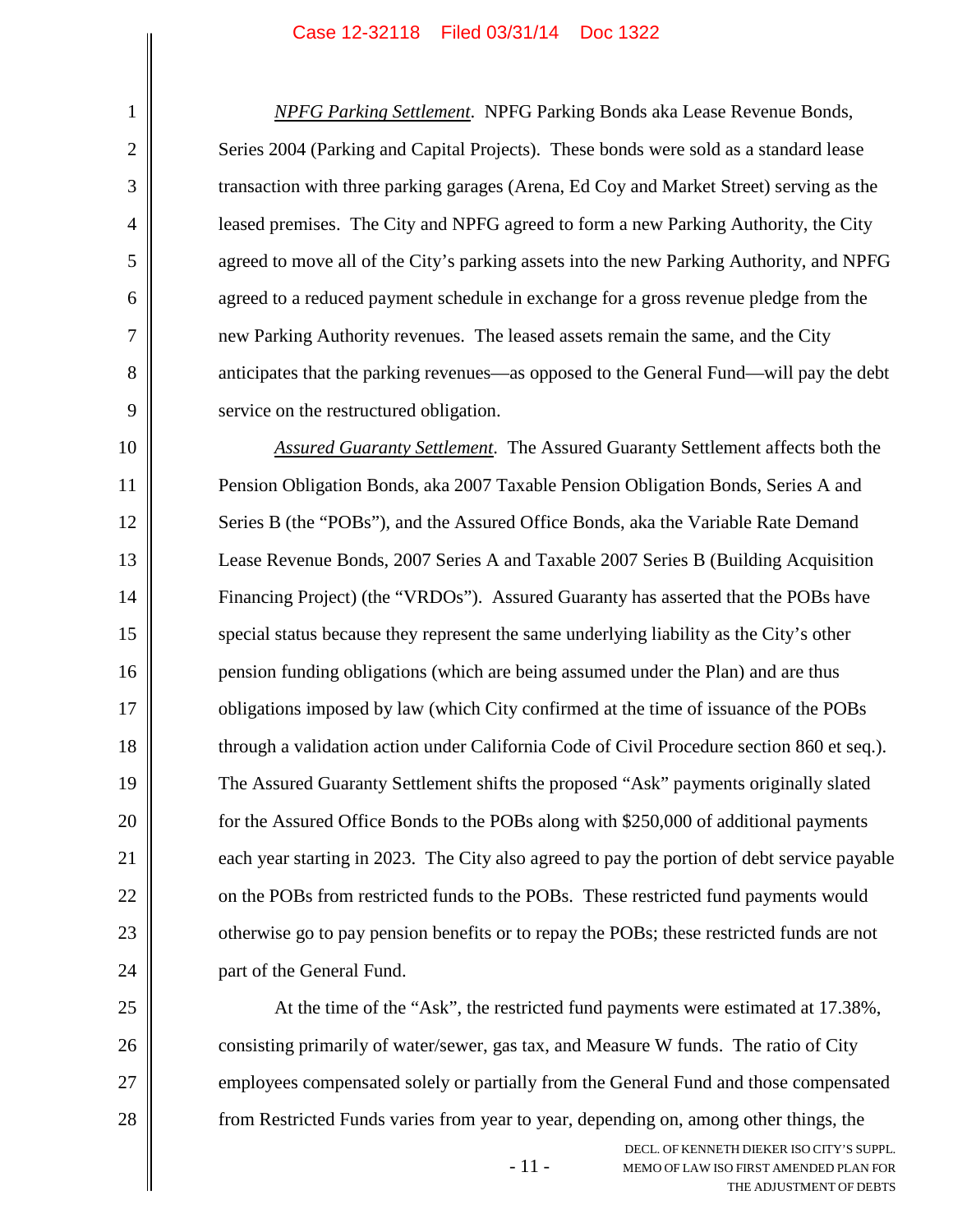number of employees paid from each fund. Based on historical and projected data, a reasonable estimate of the amount of pension obligations that are funded from Restricted Funds is about 17%. Assured and the City agreed on this percentage as a fixed amount each year. Because approximately 17% of City's pension obligations may lawfully be funded by special fund revenue, such revenues may be used to pay 17% of the debt service obligations on the POBs.

The VRDOs were sold as a standard General Fund lease with 400 E. Main serving as the leased premises. In exchange for shifting the "Ask" payments from the VRDOs to the POBs, Assured agreed to terminate the lease payments under the VRDOs. The City also entered into a near-term lease for office space in the building to turn such space into City Hall. Although from the City's perspective the VRDOs obligation was terminated, the City agreed to possession by Assured of 400 E. Main with title to shift at some future date.

14 15 16 17 18 19 20 21 22 23 24 25 The Assured POBs settlement was an essential part of the overall deal struck between the City and Assured, overseen by Judge Perris, which was necessary to ensure the City's continued use of 400 E. Main for the next 12 years. The Assured POBs settlement provides for payments from the City's restricted funds, which the City believes will be available to make those payments. The POBs funded payment of pension benefits for City employees, including current and retired City employees whose compensation and benefits were paid by monies from the General Fund as well as those whose compensation and benefits were paid by monies from Restricted Funds. As explained in the declaration of Vanessa Burke in support of the City's eligibility for bankruptcy relief [Dkt. No. 62], such Restricted Funds may not be used to pay General Fund obligations unrelated to such Restricted Funds. They may, however, be used to pay obligations related to the Restricted Funds.

- 12 -

26 / / /

1

2

3

4

5

6

7

8

9

10

11

12

13

- 27 / / /
- 28 / / /